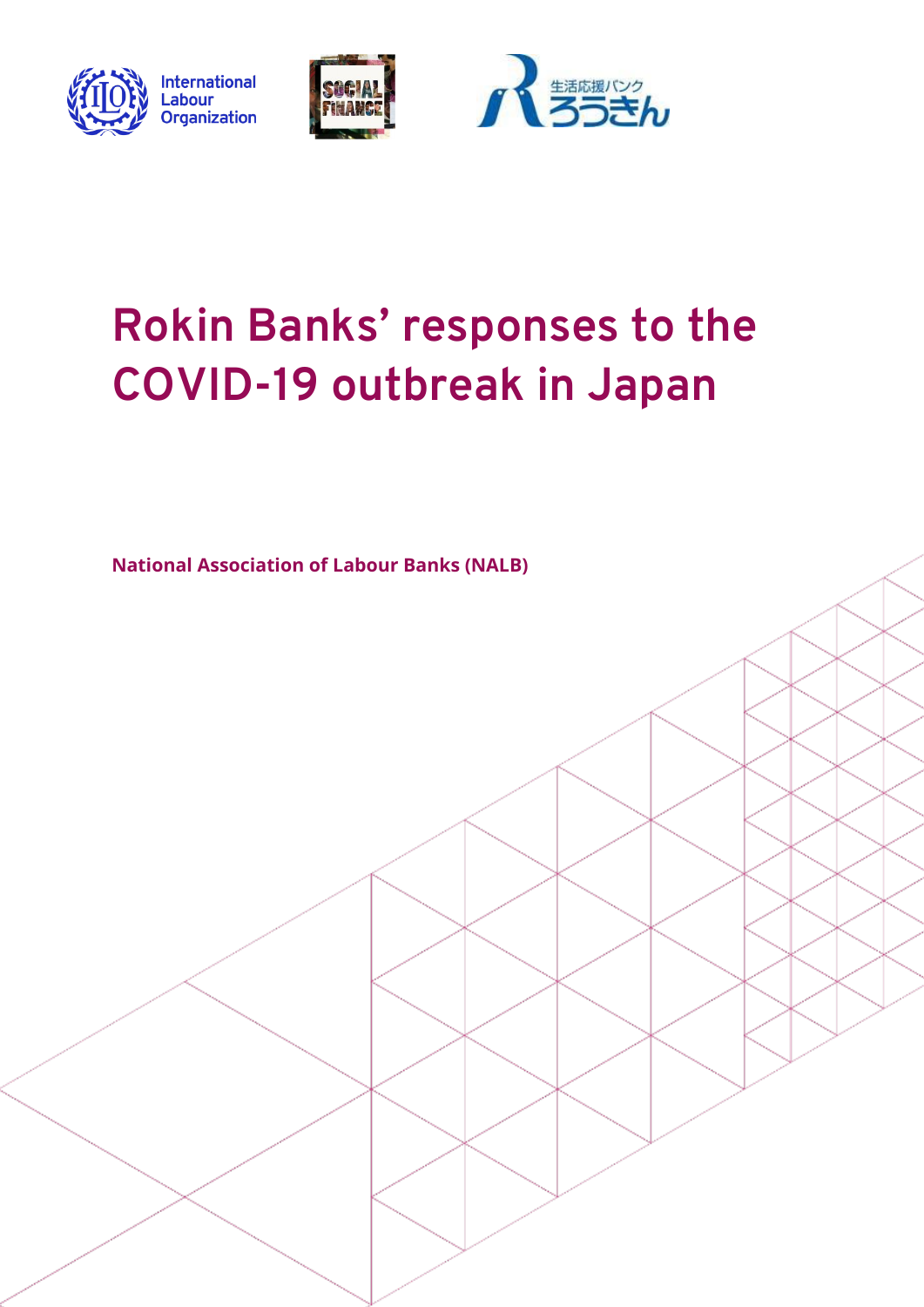## ►**Contents**

| ▶ Adjusting Rokin Banks' programmes and measures to address impact of        |  |
|------------------------------------------------------------------------------|--|
|                                                                              |  |
|                                                                              |  |
|                                                                              |  |
| ► Leveraging Rokin Banks' network to support the measures of the central and |  |
|                                                                              |  |
|                                                                              |  |
|                                                                              |  |
|                                                                              |  |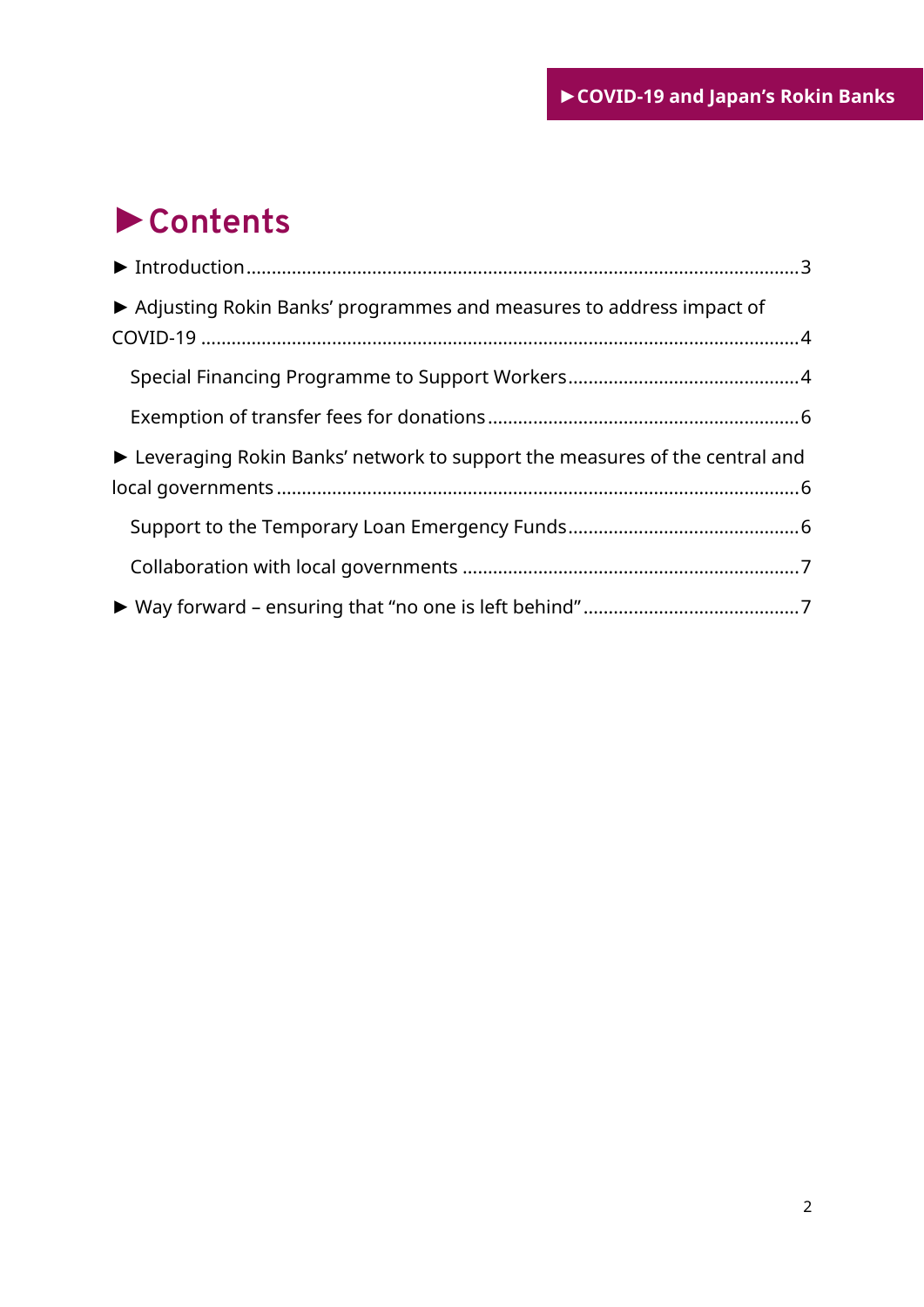### <span id="page-2-0"></span>**► Introduction**

The spread of the COVID-19 outbreak continues worldwide, and on 24 September 2020, the total number of people infected largely exceeded 32 million. In Japan, the spread of the virus continues, and the total number of cases exceeds 80,000.

The COVID-19 outbreak is having a serious impact on the Japanese economy and is threatening the lives of the Japanese people by affecting their health, reducing their income and destabilizing their employment. Although the government has taken a variety of measures to combat the spread of COVID-19 disease, stimulate the economy and protect workers and their families, the preliminary figures for real GDP in the April-June 2020 period show a decline of 7.8% from the previous year due to a decline in consumer spending and capital investment, which is even more significant than the decline in the January-March 2009 period following the Lehman shock.

Rokin Banks form a network of 13 union-led cooperative financial institutions operating all across Japan, they count over 51,000 member organizations which represent 11 million individuals, mostly workers, including low-income workers. With its 70-year-experience in building an inclusive society and advancing workers' financial inclusion in Japan, Rokin Banks are well positioned to play a key role in the COVID-19 response and they have launched a number of initiatives to provide support and protect the livelihoods of working people and their families.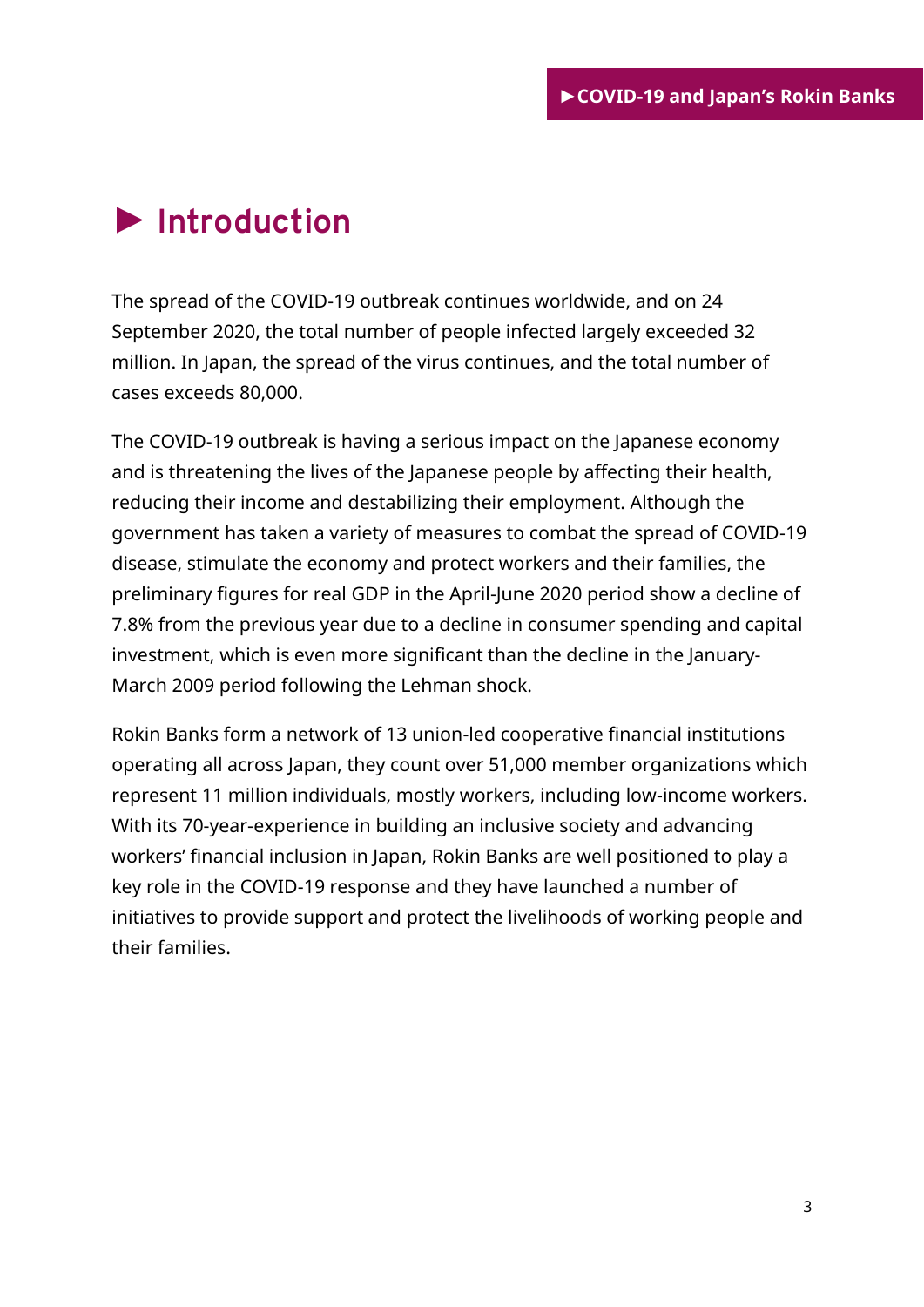## <span id="page-3-0"></span>**► Adjusting Rokin Banks' programmes and measures to address impact of COVID-19**

### <span id="page-3-1"></span>**Special Financing Programme to Support Workers**

The Special Financing Programme to Support Workers was originally established to assist Rokin members whose income has decreased (due to reasons such as unemployment and bankruptcy). This loan programme is available in all 13 Rokin Banks and is handled in a unified manner. When the COVID-19 struck Japan, the programme was restructured to meet the financial needs of Rokin members who were affected by the pandemic. In April 2020, the loan programme started to avail special loans, without collateral, for a maximum amount of 3 million yen and at an annual interest rate of 1.5%. As of 31 August 2020, Rokin Banks had availed 2,500 loans under this programme with a total loan amount of about 2.9 billion yen $^{\rm 1}.$ 

This loan programme also allows existing borrowers to adjust their loan terms and conditions. For example, the repayment amount can be reduced by extending the repayment date, or the borrowers can choose to repay only interests for a fixed period of time with the principal repayment kept unchanged for up to five years. It is possible to re-plan repayments to suit individual circumstances.

-

<sup>1</sup> UN Exchange rate: USD=JPY105.49 as of Sept 2020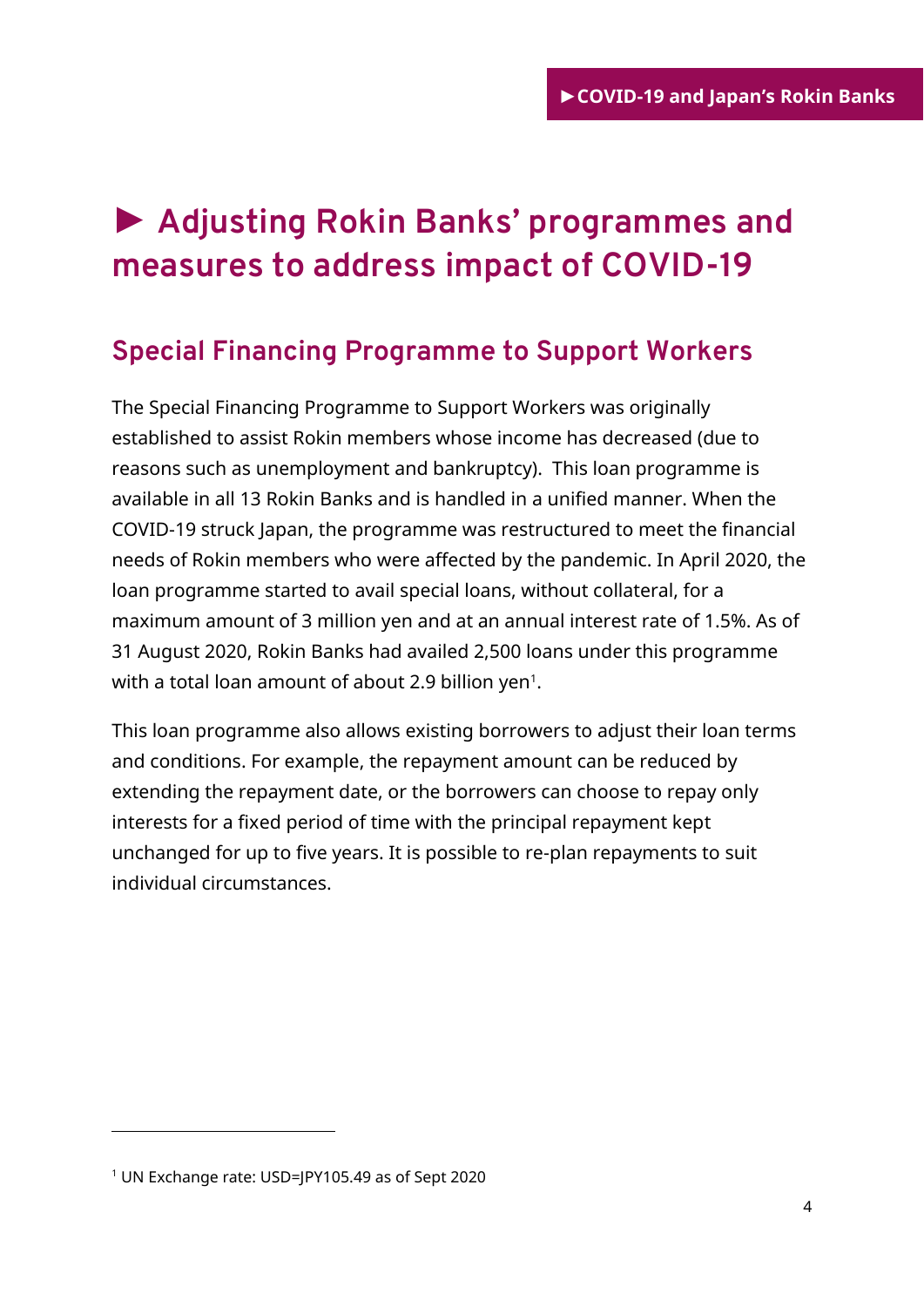| <b>Items</b>        | <b>Contents</b>                                                                                                                                                                                                                                                   |
|---------------------|-------------------------------------------------------------------------------------------------------------------------------------------------------------------------------------------------------------------------------------------------------------------|
| <b>Target Group</b> | Members who faced an income decline or<br>lost their jobs as a result of the COVID-19<br>pandemic.<br>The loan cannot be used for business or                                                                                                                     |
|                     | investment purposes.                                                                                                                                                                                                                                              |
| Loan interest rate  | 1.5% per year (fixed interest rate, including<br>guarantee fees)                                                                                                                                                                                                  |
| Maximum loan amount | Up to 1 million yen for living<br>expenses purpose<br>Up to 3 million yen for education or<br>housing purposes                                                                                                                                                    |
| Loan term           | Depending on purpose:<br>Living expenses: Within 10 years,<br>Education: Within 20 years,<br>Housing: Within 25 years<br>Deferment of the principal repayment for up<br>to two years (deferment of the principal<br>repayment, interest payment only) is allowed. |
| Handling period     | By the end of March 2021                                                                                                                                                                                                                                          |

#### **Outline of the Special Financing Programme to Support Workers**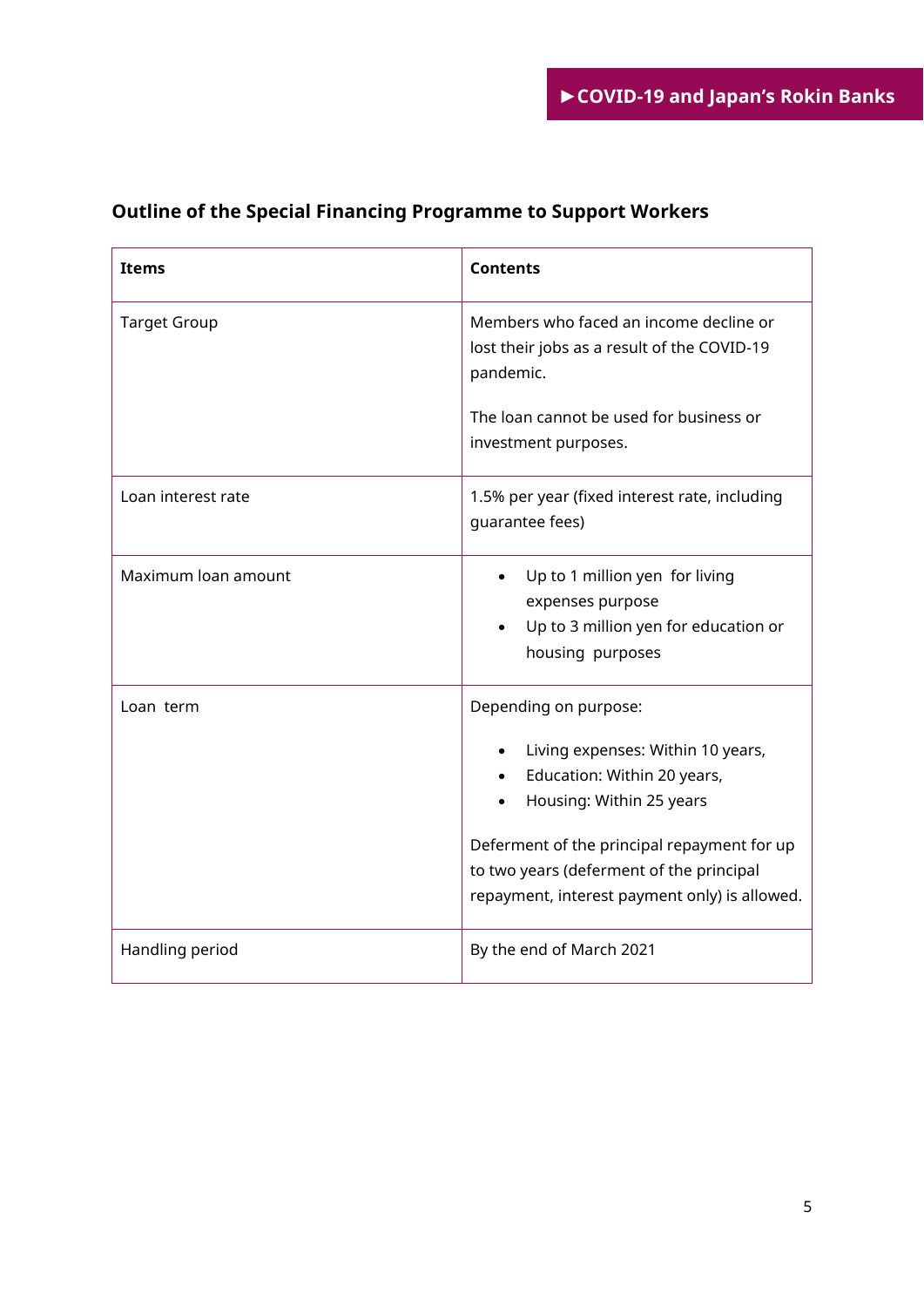### <span id="page-5-0"></span>**Exemption of transfer fees for donations**

Rokin Banks exempt fees for any transfers related to donations. This policy was first introduced in the late 1990s after an earthquake hit the country and aimed to support humanitarian relief fundraising activities. In the course of the year, Rokin Banks observed that the COVID-19 outbreak had the same degree of impact on workers and communities as natural disasters, and then opted to exempt transfer fees for donations aimed at providing support to COVID-19 affected communities.

### <span id="page-5-1"></span>**► Leveraging Rokin Banks' network to support the measures of the central and local governments**

#### <span id="page-5-2"></span>**Support to the Temporary Loan Emergency Funds**

The Central Government has been running, in collaboration with the Council of Social Welfare, an interest-free loan programme called ["Temporary Loan](https://corona-support.mhlw.go.jp/seikatsufukushi/en/index.html)  [Emergency Funds"](https://corona-support.mhlw.go.jp/seikatsufukushi/en/index.html). The programme targets households in need of emergency



 and temporary subsistence support because of a sudden decrease in income (job loss, income loss due to absence from work, etc.). During the COVID-19 outbreak, this Temporary Loan Emergency Funds programme was adjusted to enable affected households to access larger loan amounts *Rokin Bank distributing loan application forms*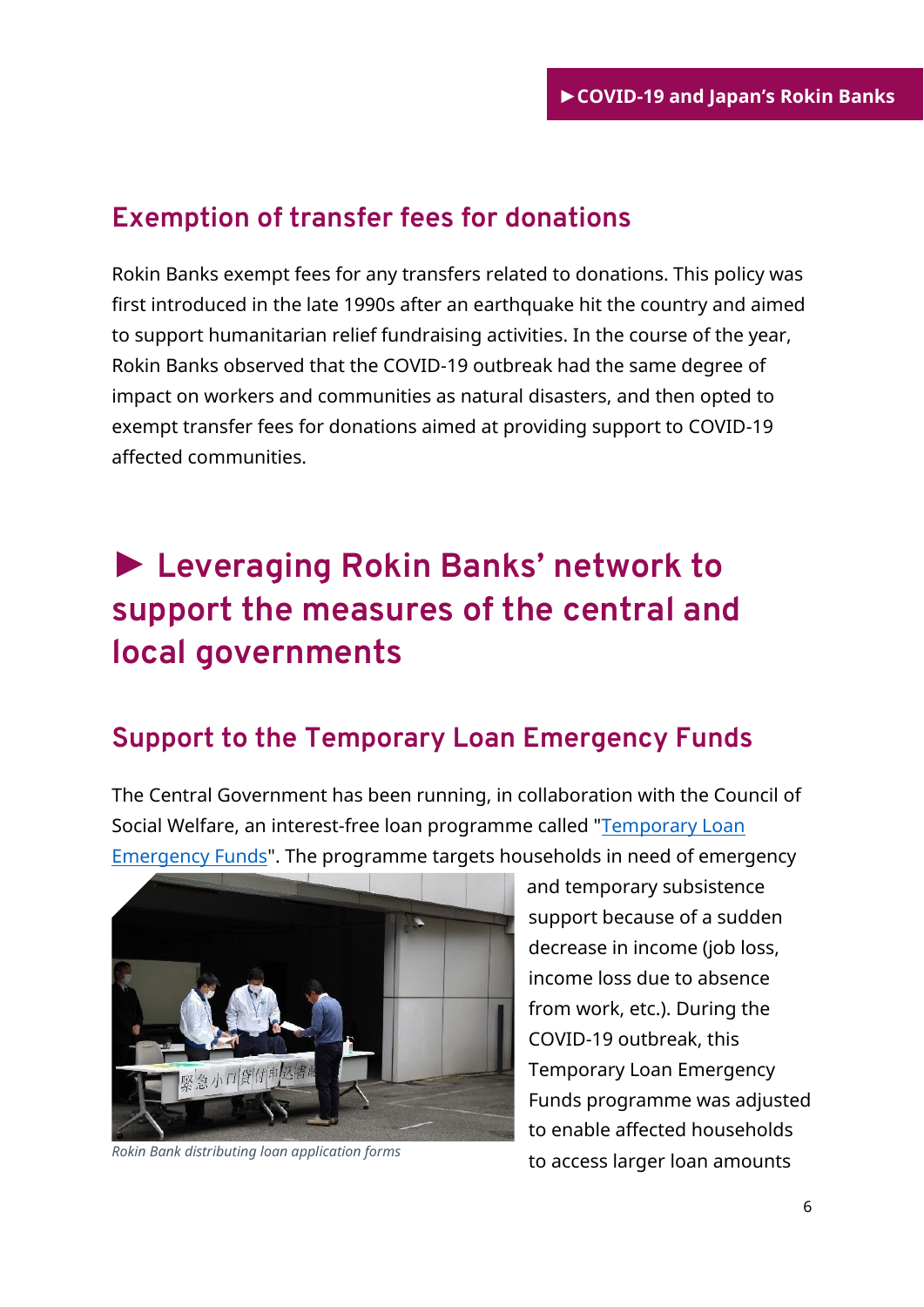(the maximum loan amount was increased to ¥200,000, instead of the previous limit of ¥100,000). In the middle of the pandemic, the programme saw a significant increase in the number of loan applications and the Japanese government requested the support of Rokin Banks to implement the programme. As a workers' welfare financial institution and in light of its role in promoting financial inclusion and sustainable development in Japan, Rokin Banks decided to act as liaison offices for the loan application process. As of the end of August 2020, the number of loan applications received at the 13 Rokin Banks across Japan reached approximately 46,000.

#### <span id="page-6-0"></span>**Collaboration with local governments**

In addition, in response to requests from local governments, the 13 Rokin Banks are actively working with local governments to support local communities by publicizing and accepting applications for interest-free or lowinterest loan programmes for local residents affected by the COVID-19 outbreak.

### <span id="page-6-1"></span>**► Way forward – ensuring that "no one is left behind"**

With no prospects for the end of the COVID-19 outbreak, the living conditions for workers are expected to become even more difficult. Rokin Banks are committed to ensure that "no one is left behind" by facilitating our members' access to support measures and by strengthening cooperation with the governments at central and local levels.